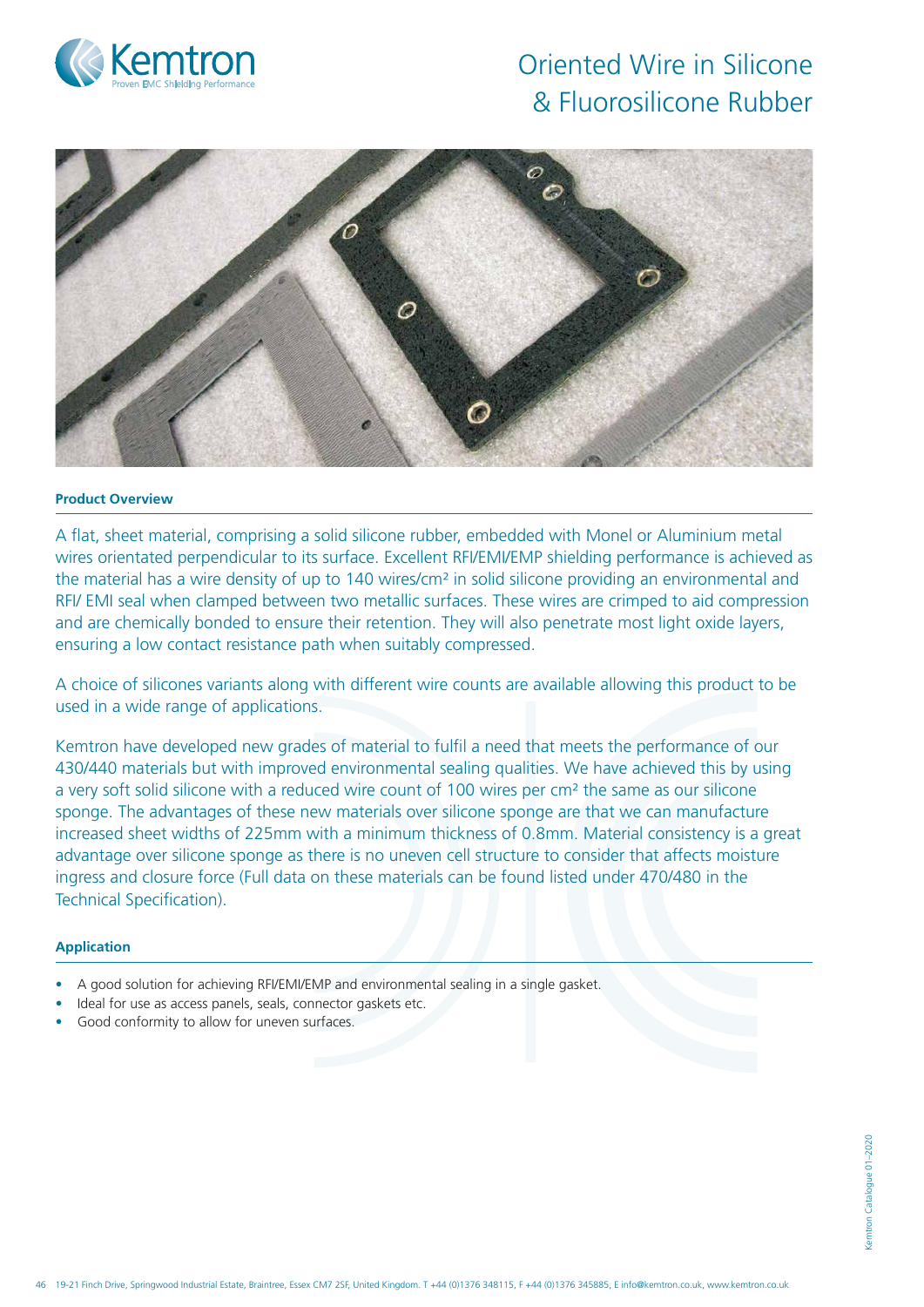

## **Availability**

Kemtron is able to offer a wide variety of options as the material is cut in-house from large blocks, up to 225mm wide, using our high-speed slicer, enabling us to offer all thicknesses (subject to material type) to suit the customer's exact design requirement.

- Die-cut gaskets.
- Large fabricated gaskets.
- Virtually any flat shape can be produced.
- Sheet material.
- Strip material available in continuous lengths.
- Self-adhesive backing to allow for easy assembly.
- Can be fitted with compression limit stops or collars.
- Small gaskets can be punched in one operation, keeping production costs to a minimum.
- Larger gaskets can be produced cost effectively and without the constraint of sheet size limitation from strips of material fabricated into the required finished shape, thus avoiding waste material from the centre of the gasket.
- A fluorosilicone version is available for use in environments where fuels/oils/hydraulic fluids and other contaminants are present.
- Solid Silicone 410/420, for use in applications where higher compression forces allow for better environmental sealing.
- Soft solid silicone 470/480 or silicone sponge 430/440 for applications that require lower compression forces.

## **Design Considerations**

- It is important that this material is not overcompressed. If the design of the equipment does not allow for any mechanical method of preventing over-compression, the gasket should be fitted with built-in compression limiters, either metal stops fitted to the gasket, or metal collars fitted around each fixing hole.
- There is no need for a conductive connection where strips are joined as the wires forming the EMC contact run vertically though the material; a waterproof seal is achieved by vulcanising the join with silicone.
- The material is not suitable for frequent opening or sliding applications.
- Recommended compression: Solid 15% to 20%, Sponge – 15% to 25%.
- Fluorosilicone: self-adhesive backing is not recommended for use with this type of elastomer.
- Minimum material width should not be less than 2mm or at least the material thickness in any part of the gasket. If this cannot be achieved around fixing holes consider using a slot. Particular attention is required if specifying compression collars in holes.
- Particular consideration must be given to compression forces (see data in this section) hole centres, size and number of fixings and rigidity of mating flanges.

## **Production Capabilities**

Kemtron holds large stocks of raw material blocks, which are cut in-house on one of the most advanced slicing machines in Europe, and which enables us to produce bespoke gaskets economically and on time.

We are able to cut sheets up to 228mm wide by 1000mm long, whilst holding a parallel tolerance of  $\pm$  0.2mm and can apply self-adhesive backing prior to die cutting and or fabrication.

Gasket fabrication is a routine feature of our work, enabling us to produce economic gaskets by maximising material usage, without the limitations of sheet width. Joins are vulcanised using a silicone compound and overcompression stops or collars can be fitted to the gasket if required.

Our in-house production facilities are suitable for prototype, short and medium production runs, up to commercial quantities.

### **Compression Limit Applications**



<emtron Catalogue 01-2020 Kemtron Catalogue 01–2020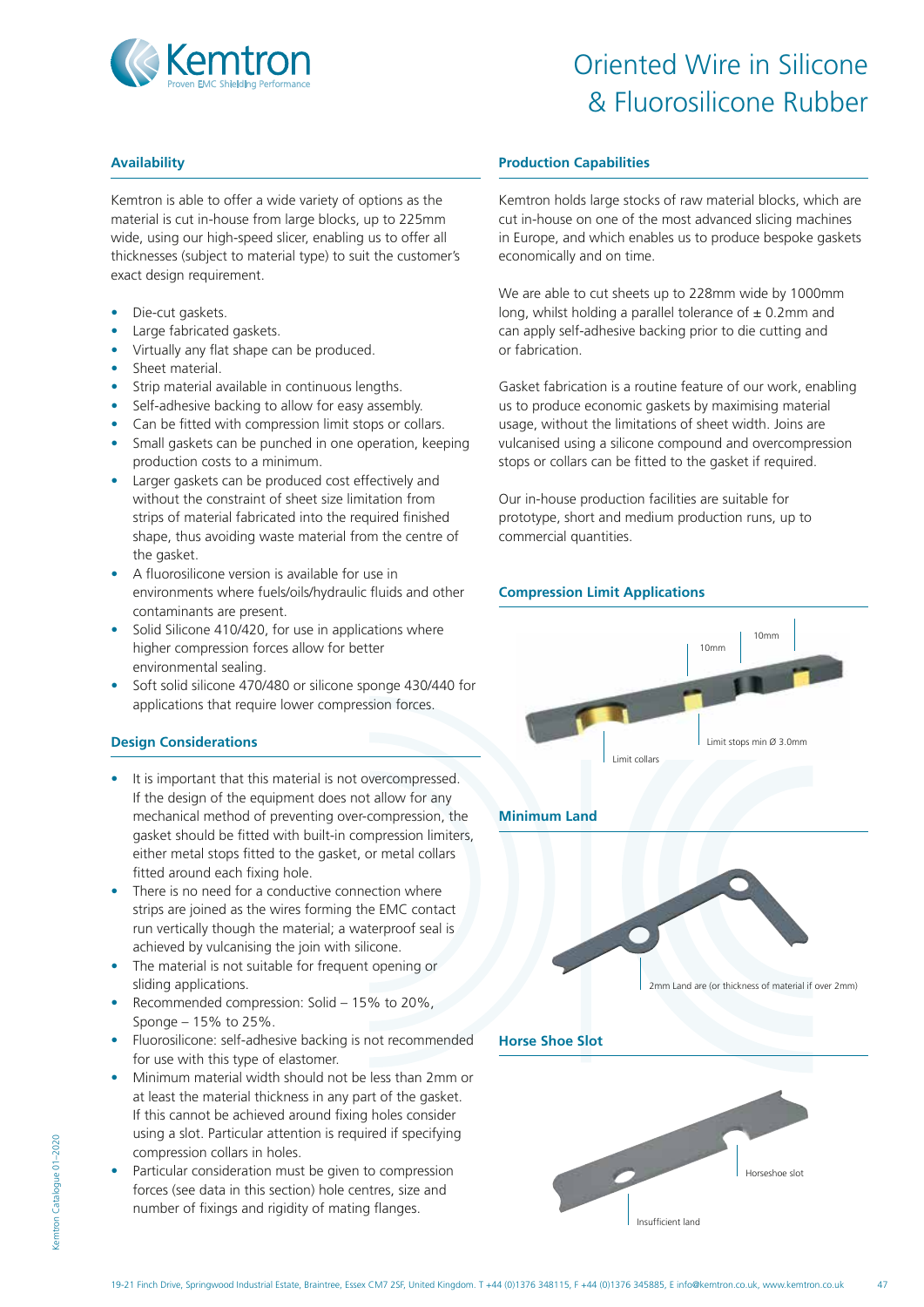

# **Typical Shielding Performance Typical Closing Force Required**

| <b>Frequency</b> | 410/450 | 420/460 | 430/470 | 440/480 |
|------------------|---------|---------|---------|---------|
| 20 Mhz           | 94      | 95      | 94      | 94      |
| 40 Mhz           | 96      | 96      | 99      | 96      |
| 60 Mhz           | 100     | 97      | 99      | 100     |
| 80 Mhz           | 99      | 98      | 100     | 100     |
| 100 Mhz          | 111     | 105     | 109     | 111     |
| 200 Mhz          | 111     | 105     | 109     | 111     |
| 400 Mhz          | 112     | 107     | 105     | 110     |
| 600 Mhz          | 110     | 103     | 102     | 108     |
| 800 Mhz          | 116     | 110     | 109     | 116     |
| 1 Ghz            | 111     | 111     | 107     | 111     |
| 2 Ghz            | 106     | 112     | 112     | 112     |
| 4 Ghz            | 98      | 97      | 95      | 101     |
| 6 Ghz            | 91      | 90      | 89      | 90      |
| 8 Ghz            | 90      | 90      | 87      | 92      |
| 10 Ghz           | 84      | 89      | 84      | 88      |

| Code    | <b>Material Thickness</b> | <b>Compression %</b> | N/cm <sup>2</sup> |
|---------|---------------------------|----------------------|-------------------|
| 410/420 | 0.8 <sub>mm</sub>         | 10%                  | 45                |
|         | 0.8 <sub>mm</sub>         | 15%                  | 60                |
|         | 0.8 <sub>mm</sub>         | 20%                  | 90                |
|         | 0.8 <sub>mm</sub>         | 25%                  | 120               |
|         | 1.6 <sub>mm</sub>         | 10%                  | 60                |
|         | 1.6mm                     | 15%                  | 85                |
|         | 1.6mm                     | 20%                  | 120               |
|         | 1.6mm                     | 25%                  | 160               |
|         | 2.4mm                     | 10%                  | 80                |
|         | 2.4mm                     | 15%                  | 120               |
|         | 2.4mm                     | 20%                  | 140               |
|         | 2.4mm                     | 25%                  | 170               |
|         | 3.2mm                     | 10%                  | 90                |
|         | 3.2mm                     | 15%                  | 120               |
|         | 3.2mm                     | 20%                  | 140               |
|         | 3.2mm                     | 25%                  | 170               |

| <b>Material Thickness</b> | <b>Compression %</b> | N/cm <sup>2</sup> |
|---------------------------|----------------------|-------------------|
|                           |                      |                   |
| 1.6mm                     | 10%                  | 50                |
| 1.6 <sub>mm</sub>         | 15%                  | 50                |
| 1.6mm                     | 20%                  | 55                |
| 1.6mm                     | 25%                  | 60                |
| 2.4 <sub>mm</sub>         | 10%                  | 50                |
| 2.4 <sub>mm</sub>         | 15%                  | 50                |
| 2.4mm                     | 20%                  | 50                |
| 2.4 <sub>mm</sub>         | 25%                  | 50                |
| 3.2mm                     | 10%                  | 40                |
| 3.2mm                     | 15%                  | 40                |
| 3.2mm                     | 20%                  | 40                |
| 3.2mm                     | 25%                  | 45                |
|                           |                      |                   |

| Code    | <b>Material Thickness</b> | <b>Compression %</b> | N/cm <sup>2</sup> |
|---------|---------------------------|----------------------|-------------------|
| 470/480 | 1.6 <sub>mm</sub>         | 10%                  | 25                |
|         | 1.6mm                     | 15%                  | 40                |
|         | 1.6 <sub>mm</sub>         | 20%                  | 45                |
|         | 1.6mm                     | 25%                  | 50                |
|         | 2.4 <sub>mm</sub>         | 10%                  | 37                |
|         | 2.4mm                     | 15%                  | 39                |
|         | 2.4mm                     | 20%                  | 41                |
|         | 2.4mm                     | 25%                  | 50                |
|         | 3.2mm                     | 10%                  | 27                |
|         | 3.2mm                     | 15%                  | 32                |
|         | 3.2mm                     | 20%                  | 36                |
|         | 3.2mm                     | 25%                  | 40                |

\* The above data is representative of results from tests and show forces that you should expect to experience. When using these figures you should allow for tolerances in the gasket material and also on the hardware. These figures are given as a guide only.